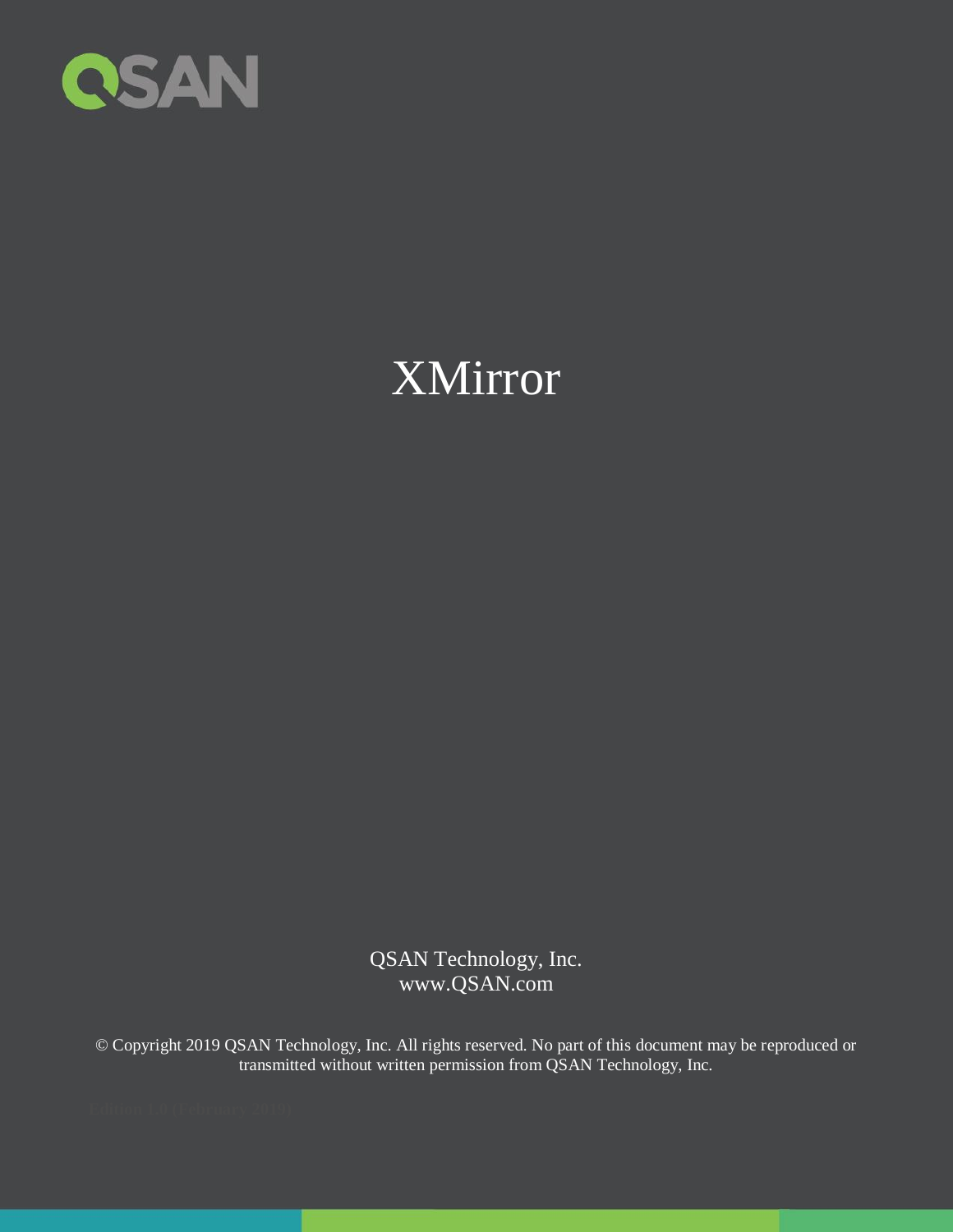

This edition applies to QSAN XCubeNAS storage systems. QSAN believes the information in this publication is accurate as of its publication date. The information is subject to change without notice.

#### **Trademarks**

QSAN, the QSAN logo, and QSAN.com are trademarks or registered trademarks of QSAN Technology, Inc.

Intel, Xeon, Pentium, Core, Celeron and Intel Inside logo are trademarks of Intel Corporation in the United States and other countries.

Other trademarks and trade names used in this document to refer to either the entities claiming the marks and names or their products are the property of their respective owners.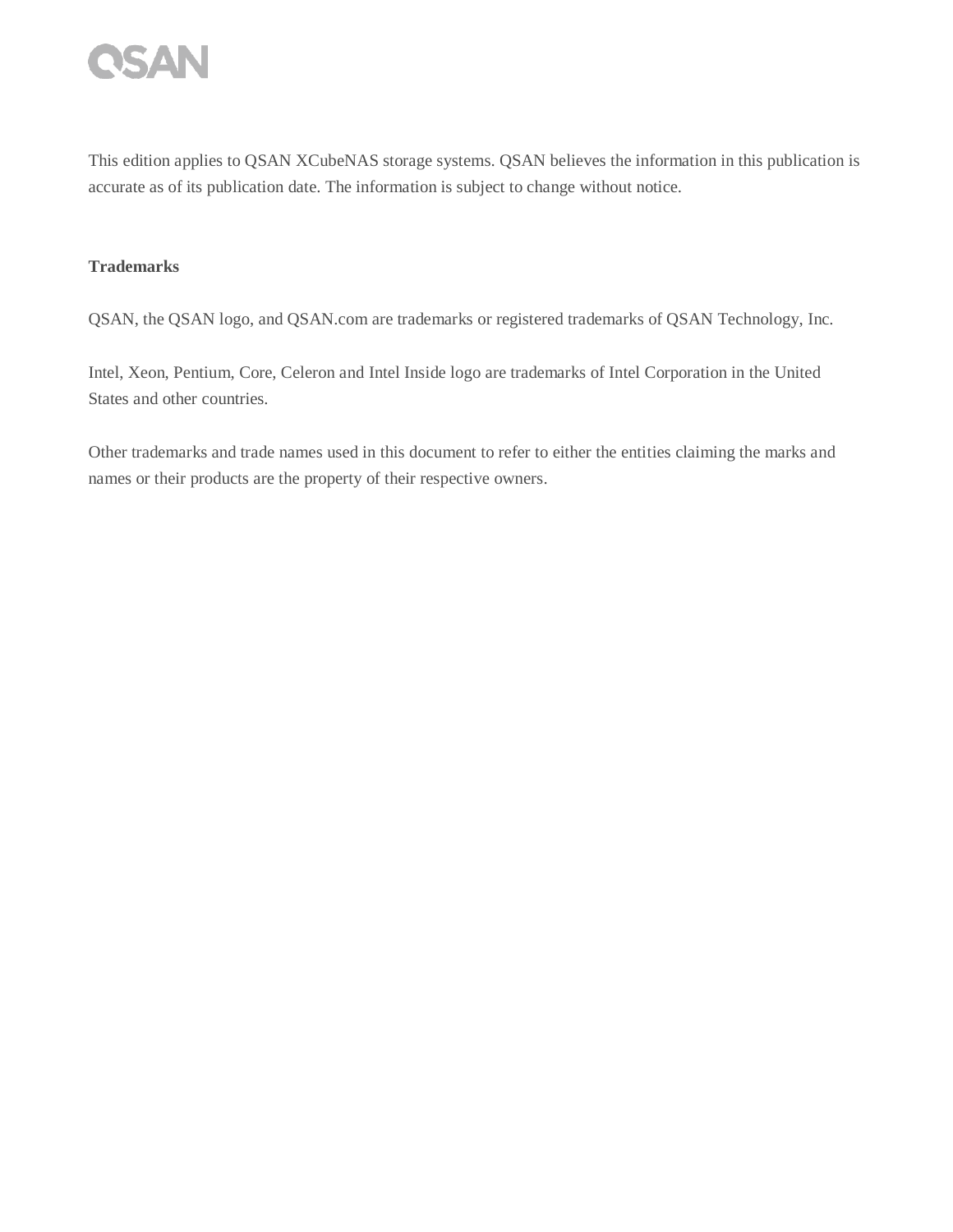## <span id="page-2-0"></span>**Notices**

The information contained in this document has been reviewed for accuracy. But it could include typographical errors or technical inaccuracies. Changes are made to the document periodically. These changes will be incorporated in new editions of the publication. QSAN may make improvements or changes in the products. All features, functionality, and product specifications are subject to change without prior notice or obligation. All statements, information, and recommendations in this document do not constitute a warranty of any kind, express or implied.

Any performance data contained herein was determined in a controlled environment. Therefore, the results obtained in other operating environments may vary significantly. Some measurements may have been made on development-level systems and there is no guarantee that these measurements will be the same on generally available systems. Furthermore, some measurements may have been estimated through extrapolation. Actual results may vary. Users of this document should verify the applicable data for their specific environment.

This information contains examples of data and reports used in daily business operations. To illustrate them as completely as possible, the examples include the names of individuals, companies, brands, and products.

All of these names are fictitious and any similarity to the names and addresses used by an actual business enterprise is entirely coincidental.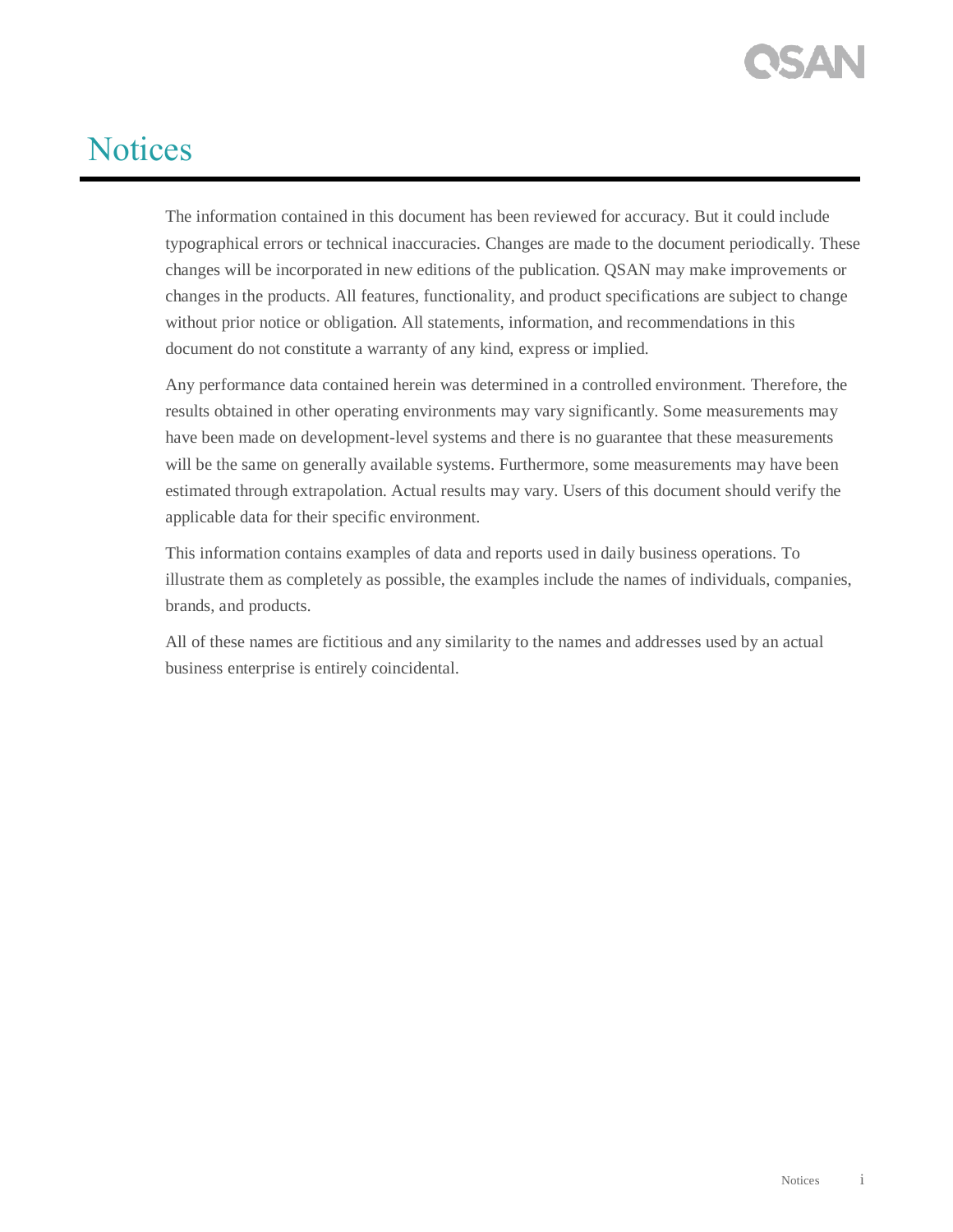

## **Table of Contents**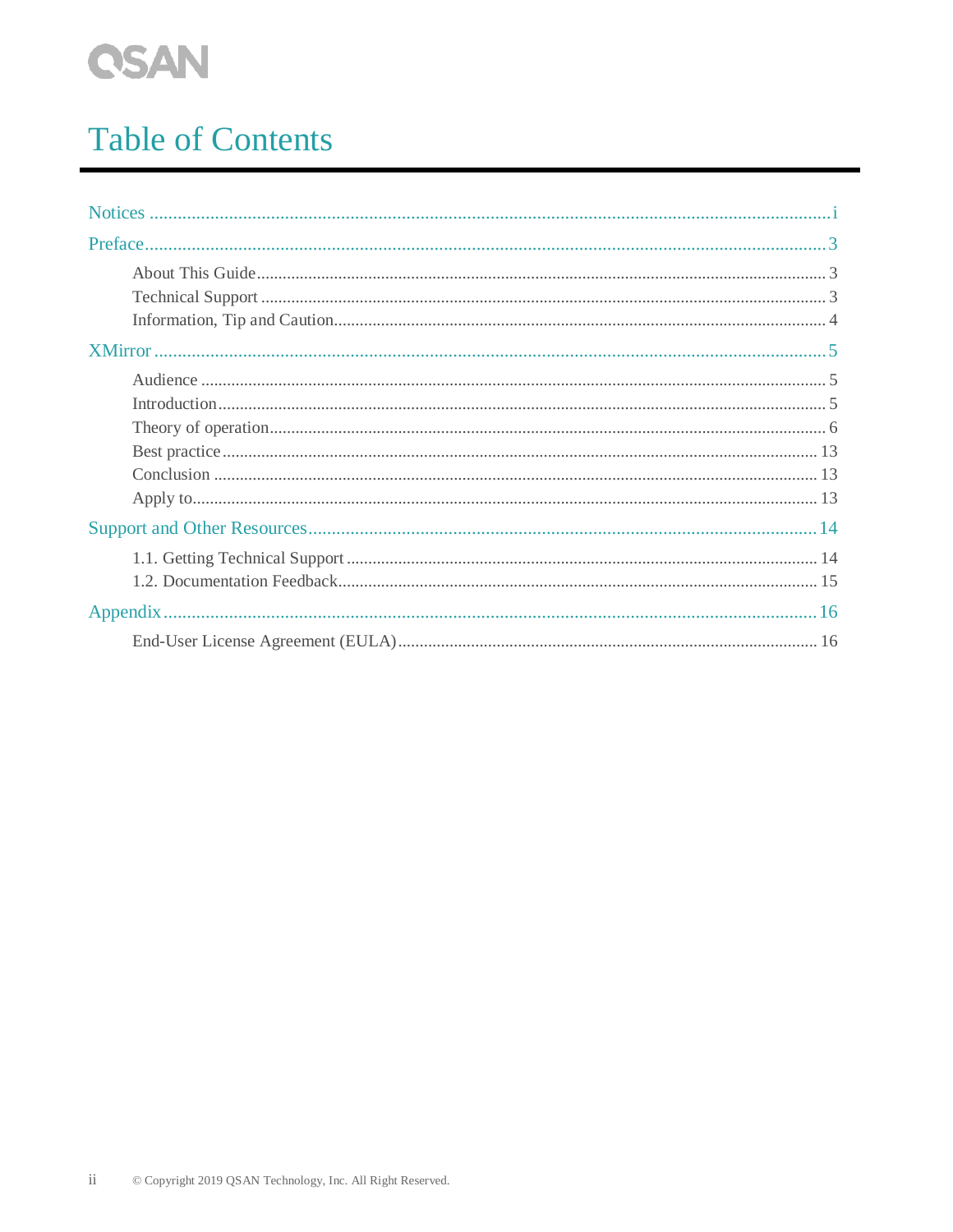## <span id="page-4-0"></span>Preface

#### <span id="page-4-1"></span>About This Guide

This guide would help the XCubeNAS user can backup and sync data to different NAS with XMirror. We will introduce how to configure XMirror in the following chapter.



#### **CAUTION:**

Do NOT attempt to service, change, disassemble or upgrade the equipment's components by yourself. Doing so may violate your warranty and expose you to electric shock. Refer all servicing to authorized service personnel. Please always follow the instructions in this owner's manual.

#### <span id="page-4-2"></span>Technical Support

Do you have any questions or need help troubleshooting a problem? Please contact QSAN Support, we will reply to you as soon as possible.

- Via the Web: [http://www.qsan.com/en/contact\\_support.php](http://www.qsan.com/en/contact_support.php)
- Via Telephone:  $+886-2-7720-2118$  extension 136 (Service hours: 09:30 - 18:00, Monday - Friday, UTC+8)
- Via Skype Chat, Skype ID: qsan.support (Service hours: 09:30 - 02:00, Monday - Friday, UTC+8, Summertime: 09:30 - 01:00)
- Via Email: [support@qsan.com](mailto:msupport@qsan.com)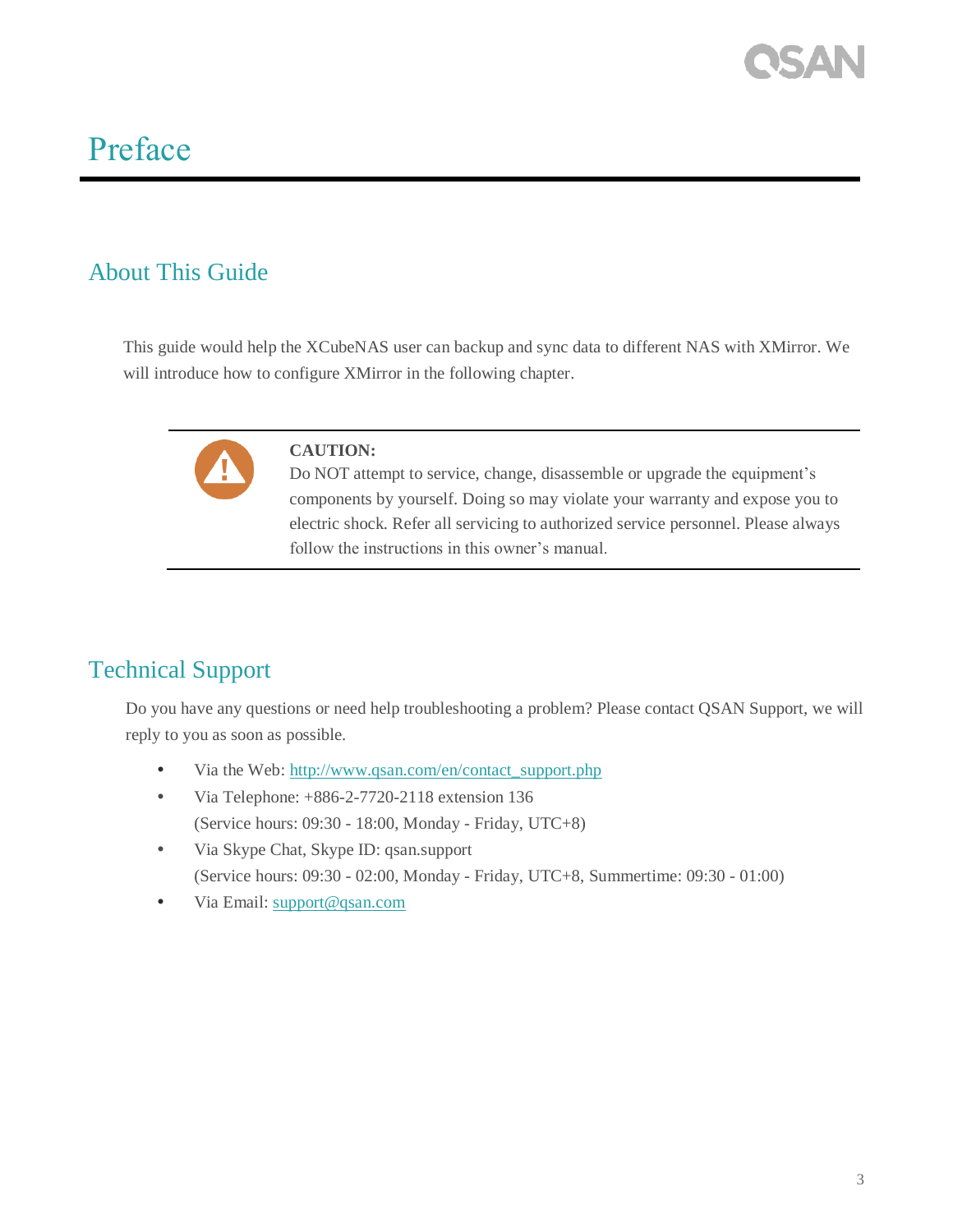

#### <span id="page-5-0"></span>Information, Tip and Caution

This manual uses the following symbols to draw attention to important safety and operational information.



#### **INFORMATION:**

INFORMATION provides useful knowledge, definition, or terminology for reference.



#### **TIP:**

TIP provides helpful suggestions for performing tasks more effectively.



#### **CAUTION:**

CAUTION indicates that failure to take a specified action could result in damage to the system.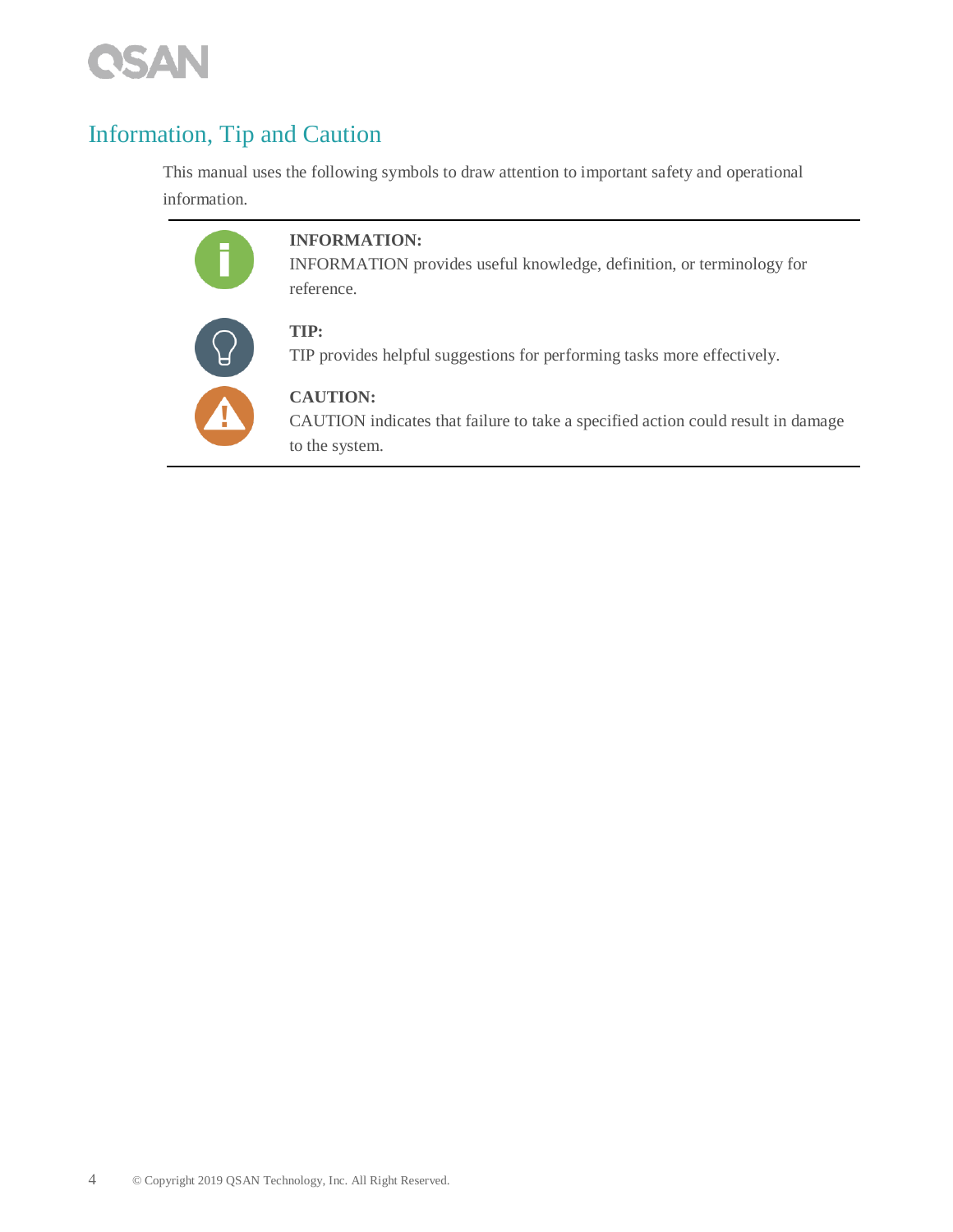### <span id="page-6-1"></span><span id="page-6-0"></span>XMirror

#### Audience

This document is applicable to QSAN customers and partners who are interested in learning about XMirror. It assumes the reader is familiar with QSAN products and has general IT experience, including knowledge as a system or network administrator. If there is any question, please refer to the user manuals of products, or contact QSAN support for further assistance.

#### <span id="page-6-2"></span>**Introduction**

Along with increasing in demand of the backup in recent year, we notice the traditional snapshot replication and remote replication which is well known as Rsync are not enough for the customer's diverse environment. So we provide the new backup feature – XMirror which is QSAN's unique feature. It provides the customer more convenient with backup/restore, and more security of backup transferring.



#### **INFORMATION:**

The XMirror backup process will be triggered when the data is in the idle status which means if the user keeps accessing and editing the data, the data won't sync to other NAS.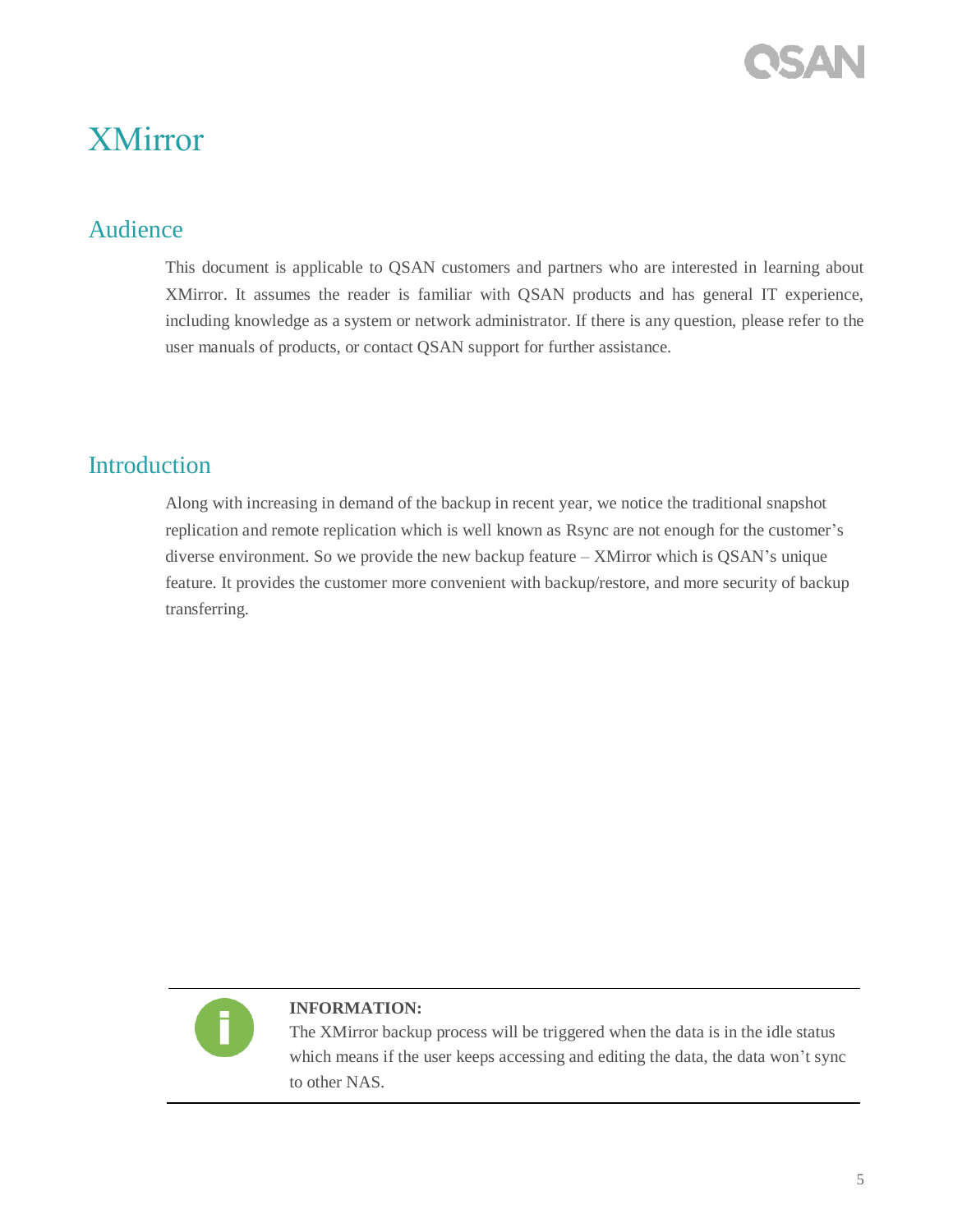

#### <span id="page-7-0"></span>Theory of operation

We will introduce the XMirror concept and operation, please refer below.

#### **Zone**

The concept of XMirror is based on the "Zone", XMirror can create a zone which involves multiple NAS folder (Max:8). Then XMirror will keep syncing the data in this backup zone automatically, make sure all the folder have stored the same data. Please refer below about more XMirror opearation.

#### **1-way zone & 2-way zone**

First, in the zone, there is a folder is called – local folder. If you set the zone as 1-way snyc zone, any changes from this NAS local folder of this zone will sync to other folders, but any changes from other folders will not sync to this NAS local folder of this zone.

But if you set this zone as 2-way sync zone, any changes from each folder will be sync with each other together of this zone.

#### **Version rollback**

Sometimes user might edit the file by mistake, we provide the version rollback which will help the user to rollback the file to the specific version. The default number of versions is "1", and the maximum number of versions is "64". A version will be generated each time of synchronization.



#### **INFORMATION:**

Please aware the version rollback of local folder can only be operated in 2-way sync zone because the version rollback functions help the user to restore the file which was deleted by XMirror.

And in 1-way sync zone, only the data which in the remote folder might be deleted by XMirror. Let's take the example here, if user deletes the data-A from local folder, then XMirror will make sure the data consistency with remote folders, so the dada-A in remote folders will also be deleted by XMirror.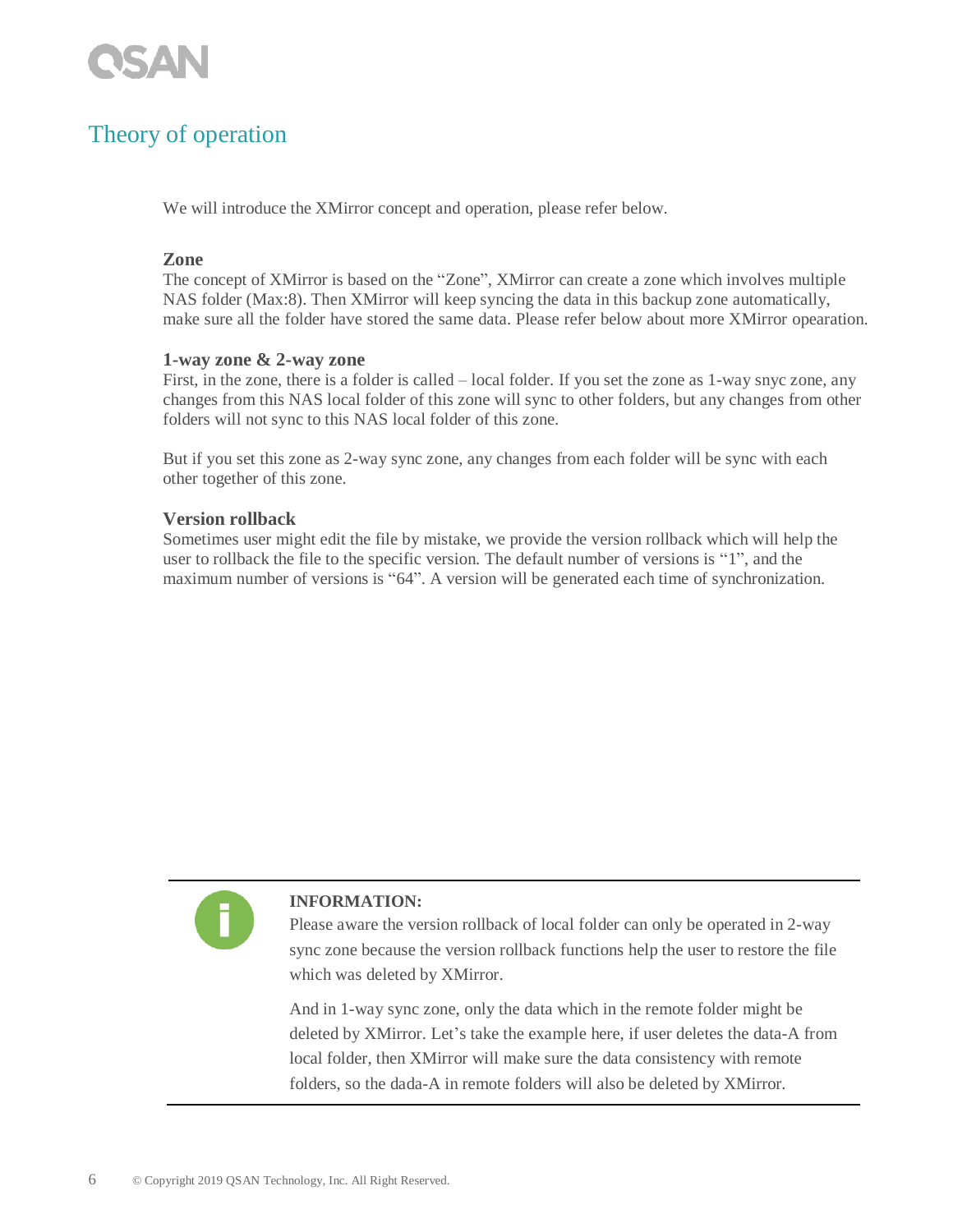#### Configure XMirror

Here is an example of creating 1-way sync & 2-way sync zone with two XCube NAS units.

#### **Setup 1-way sync**

1. In the Backup app->XMirror, and add Synchronization Zone

| <b>000 KD D</b>    | Backup                                                                       | $\circledcirc$ |
|--------------------|------------------------------------------------------------------------------|----------------|
| Snapshot           | Add Synchronization Zone                                                     |                |
| 哈<br>Remote Backup | <b>Add Synchronization Zone</b>                                              |                |
| O Cloud Backup     | <b>Xmirror Zone Creating wizard</b>                                          |                |
| Xmirror            | This wizard will quide you to create or join a zone on XCubeNAS step by step |                |
| 目<br>Log           | Create a new zone                                                            |                |
|                    | ○ Join a zone from another XCubeNAS                                          |                |
|                    |                                                                              |                |
|                    |                                                                              |                |
|                    |                                                                              |                |
|                    |                                                                              |                |
|                    |                                                                              |                |
|                    |                                                                              |                |
|                    |                                                                              |                |
|                    | <b>Next</b><br>Cancel                                                        |                |
|                    |                                                                              |                |

#### 2. Select 1-way sync zone

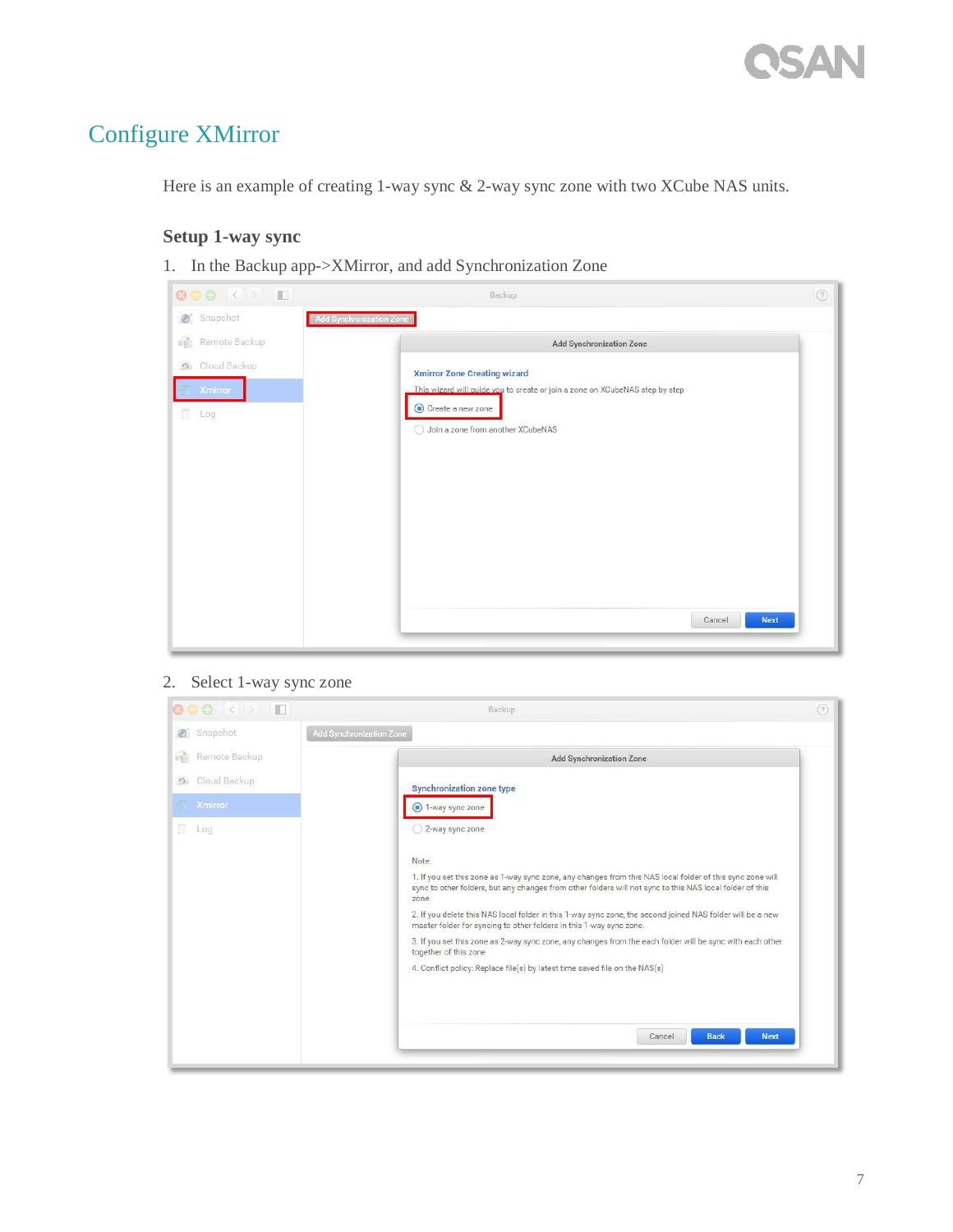

| 000 KD D                   | Backup                                                              | $^{\circ}$ |
|----------------------------|---------------------------------------------------------------------|------------|
| Snapshot<br>$\circledcirc$ | Add Synchronization Zone                                            |            |
| 禧<br>Remote Backup         | Add Synchronization Zone                                            |            |
| Cloud Backup<br>$\odot$    | Zone<br>Zone name                                                   |            |
| Xmirror<br>标               | S1/<br>Select a local folder                                        |            |
| $\Box$ Log                 | <b>backup</b><br>$\mathbf{B}$ backup<br>$\mathcal{P}$<br>$\,$       |            |
|                            | S1<br>$\,$                                                          |            |
|                            |                                                                     |            |
|                            |                                                                     |            |
|                            |                                                                     |            |
|                            |                                                                     |            |
|                            |                                                                     |            |
|                            |                                                                     |            |
|                            | $\left  \left  \right $<br>m<br>P.<br><b>Next</b><br>Cancel<br>Back |            |
|                            |                                                                     |            |

3. Enter the zone name and also select a local folder

#### 4. Check the Zone summary

| 000 KD D            | Backup                           | $\circledcirc$ |
|---------------------|----------------------------------|----------------|
| Snapshot            | Add Synchronization Zone         |                |
| P.<br>Remote Backup | <b>Add Synchronization Zone</b>  |                |
| O Cloud Backup      | Zone summary                     |                |
| <b>Xmirror</b>      | Zone<br>Zone name                |                |
| Log                 | 192.168.214.170<br>IP address    |                |
|                     | Zone type<br>1-way sync zone     |                |
|                     | backup/S1/<br>Local folder       |                |
|                     |                                  |                |
|                     |                                  |                |
|                     |                                  |                |
|                     |                                  |                |
|                     |                                  |                |
|                     |                                  |                |
|                     | Confirm<br><b>Back</b><br>Cancel |                |
|                     |                                  |                |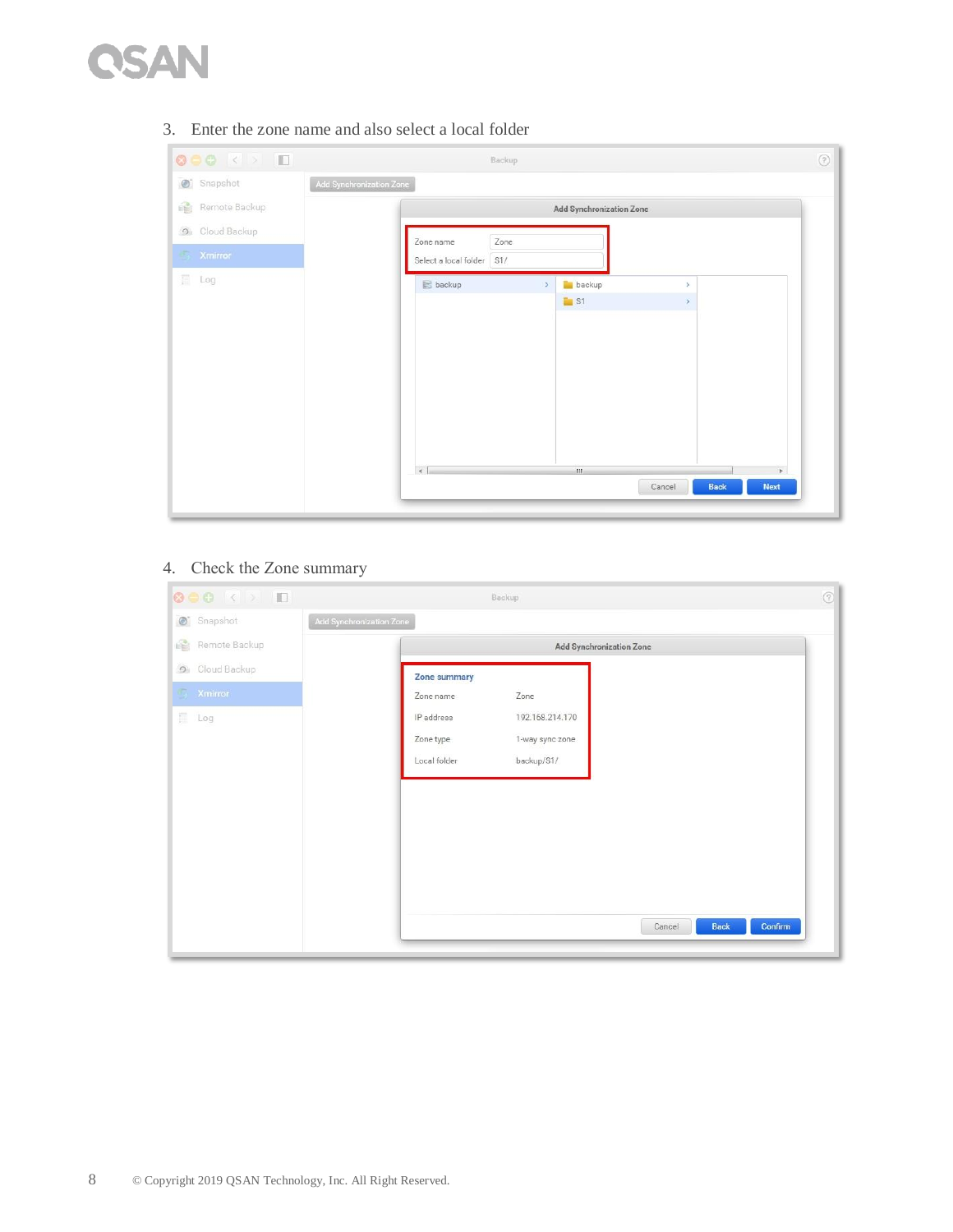# **CSAN**

| <b>000 KD</b>           | Backup                   | $\odot$               |
|-------------------------|--------------------------|-----------------------|
| Snapshot                | Add Synchronization Zone | ₩ ~                   |
| ê<br>Remote Backup      | ✔ Zone (1-way sync)      | $\frac{1}{2\sqrt{3}}$ |
| $\circ$<br>Cloud Backup | Local<br>Domain          |                       |
| G<br>Xmirror            | 个                        |                       |
| 目<br>Log                | $\checkmark$             |                       |
|                         | R0/backup/S1/            |                       |
|                         |                          |                       |
|                         |                          |                       |
|                         |                          |                       |
|                         |                          |                       |
|                         |                          |                       |
|                         |                          |                       |
|                         |                          |                       |
|                         |                          |                       |

5. Here can see the zone has been created, then we will also need to join another NAS to this zone

6. Switch to another NAS, and select join a zone in the Backup app -> XMirror

| 000 ( ) D          | <b>Backup</b>                                                                | $\overline{\texttt{G}}$ |
|--------------------|------------------------------------------------------------------------------|-------------------------|
| c' Snapshot        | <b>Add Synchronization Zone</b>                                              |                         |
| 論<br>Remote Backup | <b>Add Synchronization Zone</b>                                              |                         |
| O Cloud Backup     | <b>Xmirror Zone Creating wizard</b>                                          |                         |
| <b>Xmirror</b>     | This wizard will guide you to create or join a zone on XCubeNAS step by step |                         |
| E Log              | Create a new zone<br>O Join a zone from another XCubeNAS                     |                         |
|                    | Cancel                                                                       | <b>Next</b>             |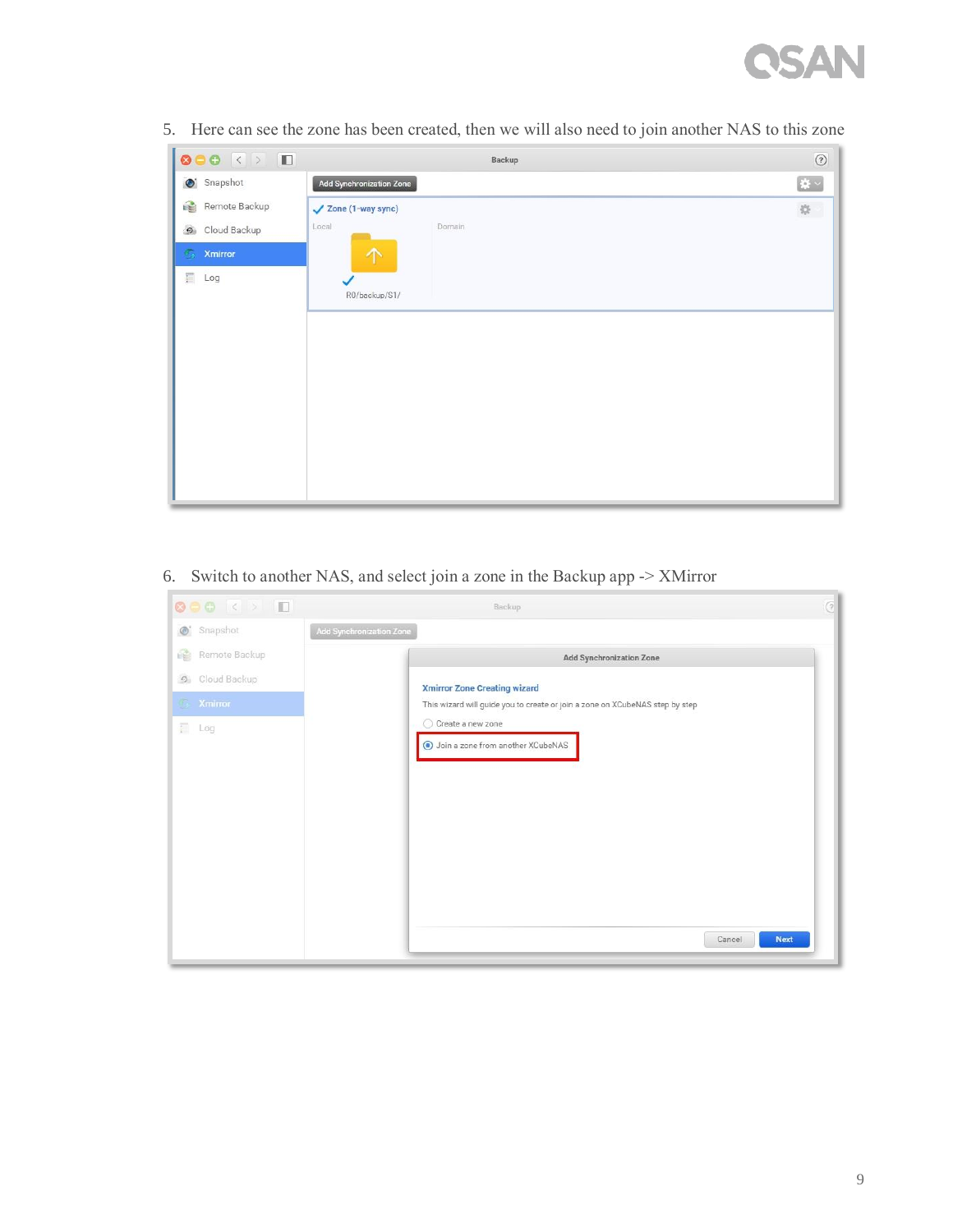

| 800 K D                 |                                 | Backup                 |                                 |                |      |
|-------------------------|---------------------------------|------------------------|---------------------------------|----------------|------|
| Snapshot                | <b>Add Synchronization Zone</b> |                        |                                 |                |      |
| ê<br>Remote Backup      |                                 |                        | <b>Add Synchronization Zone</b> |                |      |
| Cloud Backup<br>$\circ$ |                                 | Find a zone            |                                 |                |      |
| <b>Xmirror</b>          |                                 | IP address / Host name | 192.168.214.170                 | v              |      |
| 后 Log                   |                                 | Username               | admin                           |                |      |
|                         |                                 | Password               |                                 |                |      |
|                         |                                 | Test                   |                                 |                |      |
|                         |                                 |                        |                                 |                |      |
|                         |                                 |                        |                                 |                |      |
|                         |                                 |                        |                                 |                |      |
|                         |                                 |                        |                                 |                |      |
|                         |                                 |                        |                                 |                |      |
|                         |                                 |                        |                                 |                |      |
|                         |                                 |                        |                                 | Back<br>Cancel | Next |

7. Type the IP, username and password of the NAS which we created the zone

#### 8. Select the Zone

| <b>000 &lt; &gt; D</b>                              | Backup                                                     | $^{\circ}$ |
|-----------------------------------------------------|------------------------------------------------------------|------------|
| Snapshot                                            | <b>Add Synchronization Zone</b>                            |            |
| 晒<br>Remote Backup                                  | Add Synchronization Zone                                   |            |
| Cloud Backup<br>$\circ$                             | <b>Select zone</b>                                         |            |
| Xmirror<br>$\langle \overline{V_{\rm{eff}}}\rangle$ | IP address<br>192.168.214.170                              |            |
| 目<br>Log                                            | Zone Name & Type<br>Zone (1-way sync zone)<br>$\checkmark$ |            |
|                                                     |                                                            |            |
|                                                     |                                                            |            |
|                                                     |                                                            |            |
|                                                     |                                                            |            |
|                                                     |                                                            |            |
|                                                     |                                                            |            |
|                                                     |                                                            |            |
|                                                     | Cancel<br>Back<br><b>Next</b>                              |            |
|                                                     |                                                            |            |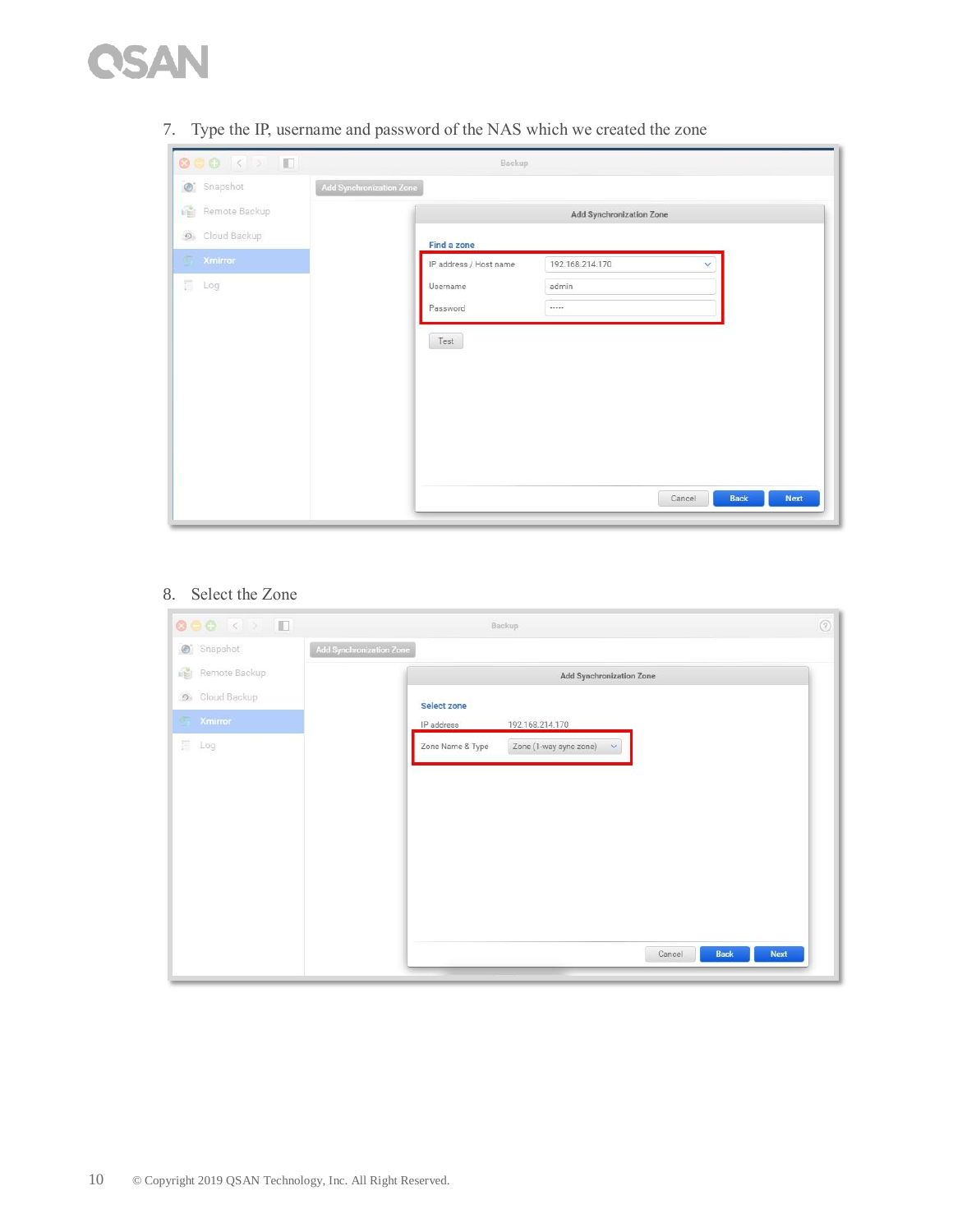# **CSAN**

9. Check the Zone summary again

| <b>000 KD</b>              |                          | Backup |                             |                                  | $^\copyright$ |
|----------------------------|--------------------------|--------|-----------------------------|----------------------------------|---------------|
| Snapshot<br>$\circledcirc$ | Add Synchronization Zone |        |                             |                                  |               |
| 暗<br>Remote Backup         |                          |        | Add Synchronization Zone    |                                  |               |
| O Cloud Backup             | Zone summary             |        |                             |                                  |               |
| Xmirror<br><b>CEN</b>      | IP address               |        | 192.168.214.170             |                                  |               |
| 目 Log                      | Zone name                |        | Zone                        |                                  |               |
|                            | Zone type                |        | 1-way sync zone             |                                  |               |
|                            | Local folder             |        | QQ/T1/                      |                                  |               |
|                            | Remote folder(s)         |        | 1.192.168.214.170/backup/S1 |                                  |               |
|                            |                          |        |                             |                                  |               |
|                            |                          |        |                             |                                  |               |
|                            |                          |        |                             |                                  |               |
|                            |                          |        |                             |                                  |               |
|                            |                          |        |                             |                                  |               |
|                            |                          |        |                             | Confirm<br>Cancel<br><b>Back</b> |               |
|                            |                          |        |                             |                                  |               |

10. Then we will see both NAS are in the same zone successfully

| <b>000 KD</b>            | Backup                         | $\odot$                |
|--------------------------|--------------------------------|------------------------|
| Snapshot                 | Add Synchronization Zone       | $\frac{1}{2}$ $\times$ |
| £<br>Remote Backup       | $\checkmark$ Zone (1-way sync) | $\frac{1}{2\sqrt{3}}$  |
| $\Omega$<br>Cloud Backup | Domain<br>Local                |                        |
| <b>Xmirror</b>           | 个<br>$\sqrt{}$                 |                        |
| E<br>Log                 |                                |                        |
|                          | R0/backup/S1/<br>XN7008R-FF165 |                        |
|                          |                                |                        |
|                          |                                |                        |
|                          |                                |                        |
|                          |                                |                        |
|                          |                                |                        |
|                          |                                |                        |
|                          |                                |                        |
|                          |                                |                        |
|                          |                                |                        |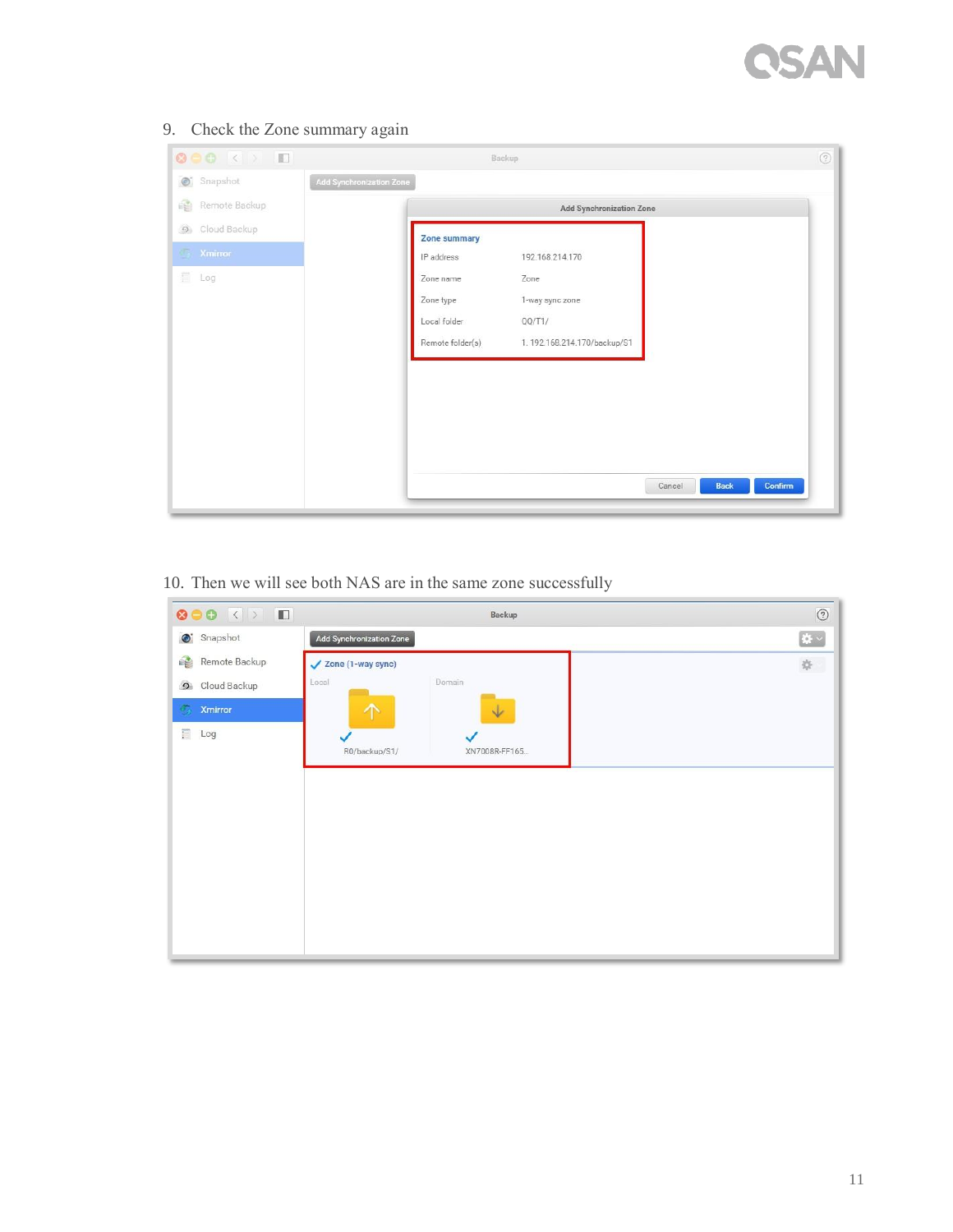#### **Setup 2-way sync**

The only different procedure is in the step2. of **Setup 1-way sync**, please select 2-way sync zone as below.

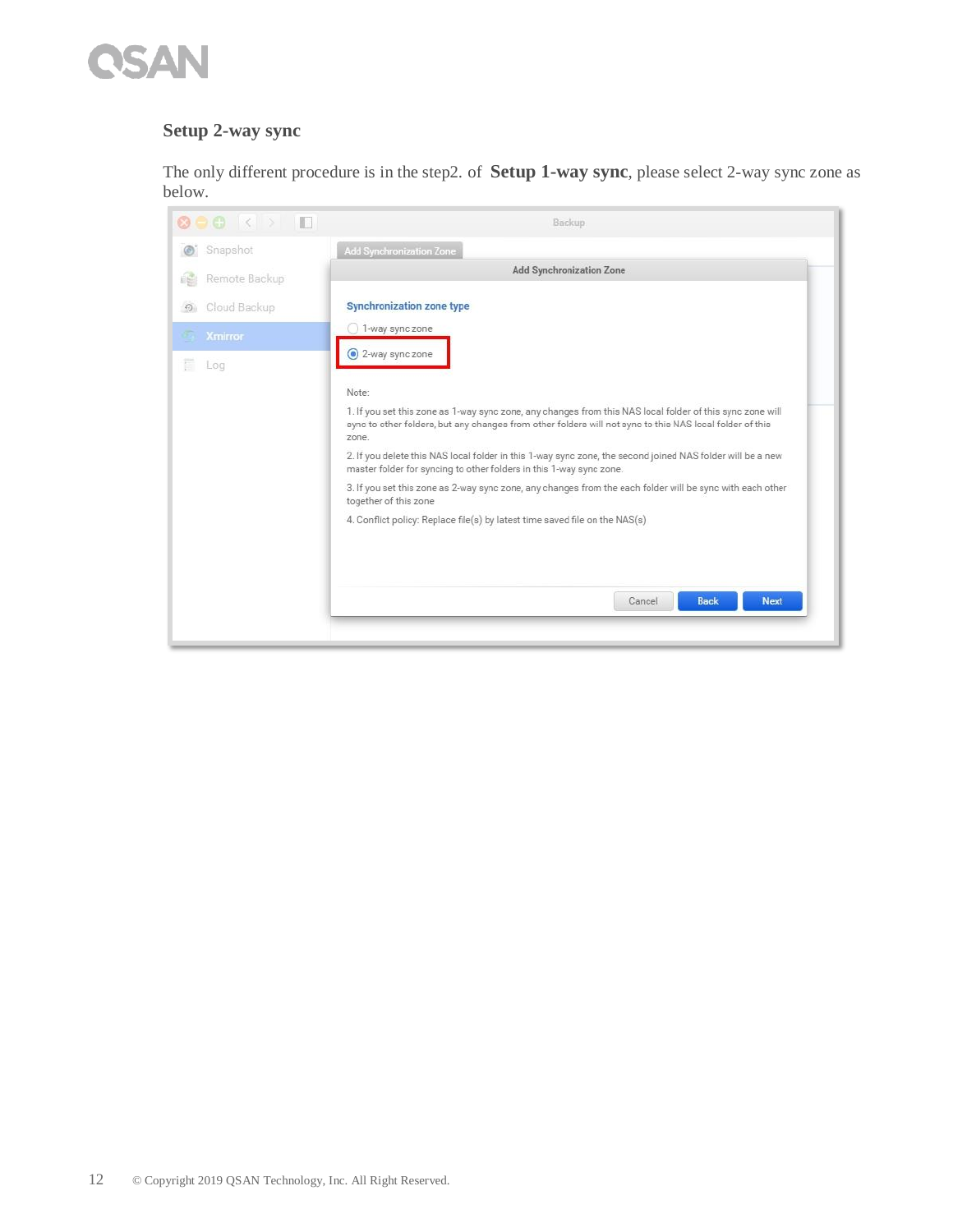

#### <span id="page-14-0"></span>Best practice

#### **Case : 1-way sync vs. 2-way sync**

The advantage of 1-way mirror is that it will keep data syncing to multiple remote folders automatically, and if one of the remote folders occurs data losing issue or hacking issue, it won't affect the data in the local folder or others remote folders.

However, if the local folder has any data corrupted which cause the data loss issue, we can easily get back with the version rollback function on the remote folder. This can satisfy most of the user who has high demand for data security and importance.

But for the 2-way sync, we can easily make all the folders in this zone to have the same data automatically, when data was modified will sync to others folder. This will help some co-work team which needs to sync the same data in their environment. Then 2-way sync can drastically decrease their time-consuming to improve the work efficiency.

#### <span id="page-14-1"></span>**Conclusion**

XMirror provides 1-way sync, 2-way sync, and version rollback functions. The user can depend on their demand to configure the XMirror zone in their environment. And also rollback to the previous version to restore the data back. The synchronization zone concept makes XMirror can satisfy most of the users of backup demand.

#### <span id="page-14-2"></span>Apply to

XCubeNAS XN3000/5000/7000/8000 series FW 1.0.0 and alter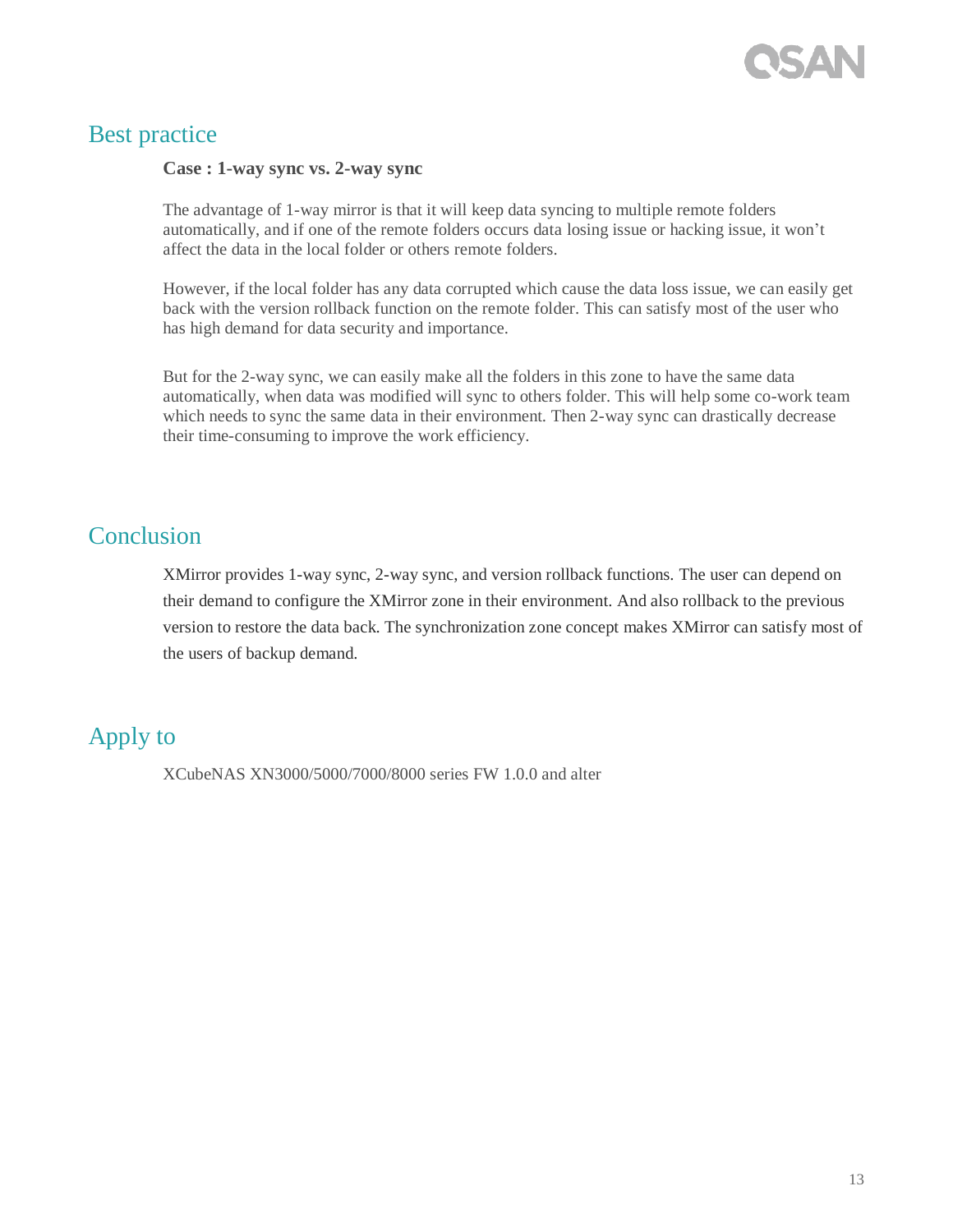## <span id="page-15-0"></span>Support and Other Resources

#### <span id="page-15-1"></span>1.1. Getting Technical Support

After installing your device, locate the serial number on the sticker located on the side of the chassis and register your product at [partner.qsan.com/](https://partner.qsan.com/) (End-User Registration). We recommend registering your product in QSAN partner website for firmware updates, document download, and latest news in eDM. To contact QSAN Support, please use the following information.

- 1. Via the Web: [http://www.qsan.com/en/contact\\_support.php](http://www.qsan.com/en/contact_support.php)
- 2. Via Telephone: +886-2-77
- 3. -2118 extension 136 (Service hours: 09:30 - 18:00, Monday - Friday, UTC+8)
- 4. Via Skype Chat, Skype ID: qsan.support (Service hours: 09:30 - 02:00, Monday - Friday, UTC+8, Summertime: 09:30 - 01:00)
- 5. Via Email: [support@qsan.com](mailto:msupport@qsan.com)

#### **Collect Information for Analysis**

- 1. Product name, model or version, and serial number
- 2. Firmware version
- 3. Error messages or screenshot images
- 4. Product-specific reports and logs
- 5. Add-on products or components installed
- 6. Third-party products or components installed

#### **Information for Technical Support**

The following system information is necessary for technical support, please refer to following for what and where to get the information of your XN3002T model.

If the technical support requests you to download the service log, please navigate to the QSM UI  $\rightarrow$ 

**Control Panel** → **System** → **Maintenance** → **Import/Export** → **Export system diagnosis report**, and then click the **Export** button.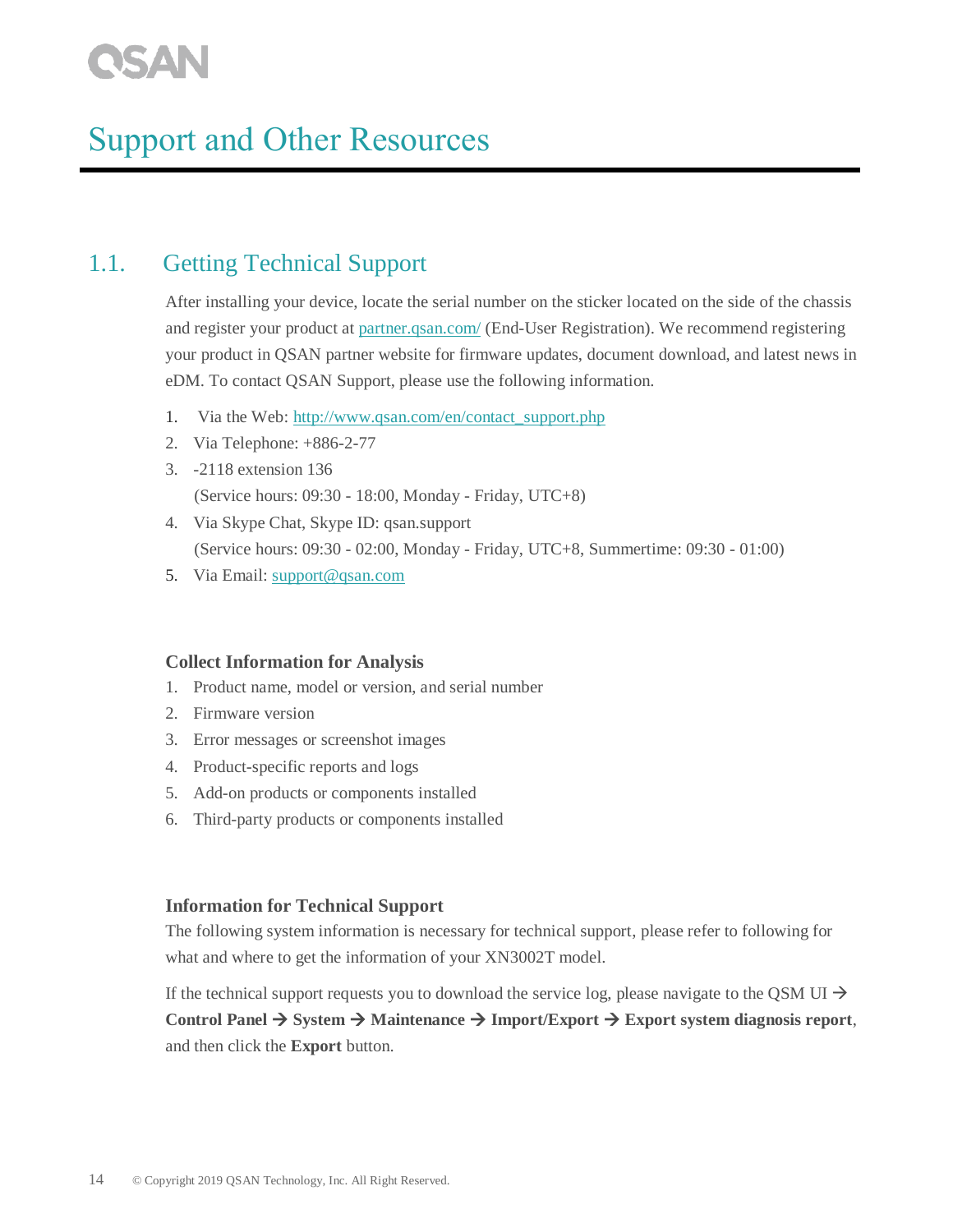# **ISAN**

| 800 < > 8 0 C                |                                             | <b>Control Panel</b>                                                        | $\hbox{\ensuremath{\mathsf{Q}}\xspace}$ | $\circledcirc$ |
|------------------------------|---------------------------------------------|-----------------------------------------------------------------------------|-----------------------------------------|----------------|
| $\vee$ System                |                                             | System Update<br>System Recovery                                            | Import / Export                         |                |
| <b>3</b> General Settings    | <b>Import configuration file</b>            |                                                                             |                                         |                |
| Network                      | Select configuration file from your system. |                                                                             |                                         |                |
| Security                     | Import                                      |                                                                             |                                         |                |
| Connection                   | <b>Export configuration file</b>            |                                                                             |                                         |                |
| Notification                 |                                             | Select the type and click 'Export' button to export the configuration file  |                                         |                |
| Power                        | Comguration                                 |                                                                             |                                         |                |
| E<br>Log                     | Accounts                                    |                                                                             |                                         |                |
| $\sum$ Maintenance           | Configuration and accounts                  |                                                                             |                                         |                |
| Storage                      | Export                                      |                                                                             |                                         |                |
| <b>File Sharing</b>          | <b>Export system diagnosis report</b>       |                                                                             |                                         |                |
| <b>Network Service</b><br>y. |                                             | Click 'Export' outton to export the system diagnosis report to your system. |                                         |                |
|                              | Export                                      |                                                                             |                                         |                |
|                              |                                             |                                                                             |                                         |                |
|                              |                                             |                                                                             |                                         |                |
|                              |                                             |                                                                             |                                         |                |
|                              |                                             |                                                                             |                                         |                |
|                              |                                             |                                                                             |                                         |                |
|                              |                                             |                                                                             |                                         |                |
|                              |                                             |                                                                             |                                         |                |
|                              |                                             | $\bullet$<br>$\bullet$<br>$\bullet$                                         |                                         |                |
|                              |                                             |                                                                             |                                         |                |
|                              |                                             |                                                                             |                                         |                |
|                              |                                             | m m                                                                         |                                         |                |

#### <span id="page-16-0"></span>1.2. Documentation Feedback

QSAN is committed to providing documentation that meets and exceeds your expectations. To help us improve the documentation, email any errors, suggestions, or comments to [docsfeedback@qsan.com.](mailto:mdocsfeedback@qsan.com)

When submitting your feedback, including the document title, part number, revision, and publication date located on the front cover of the document.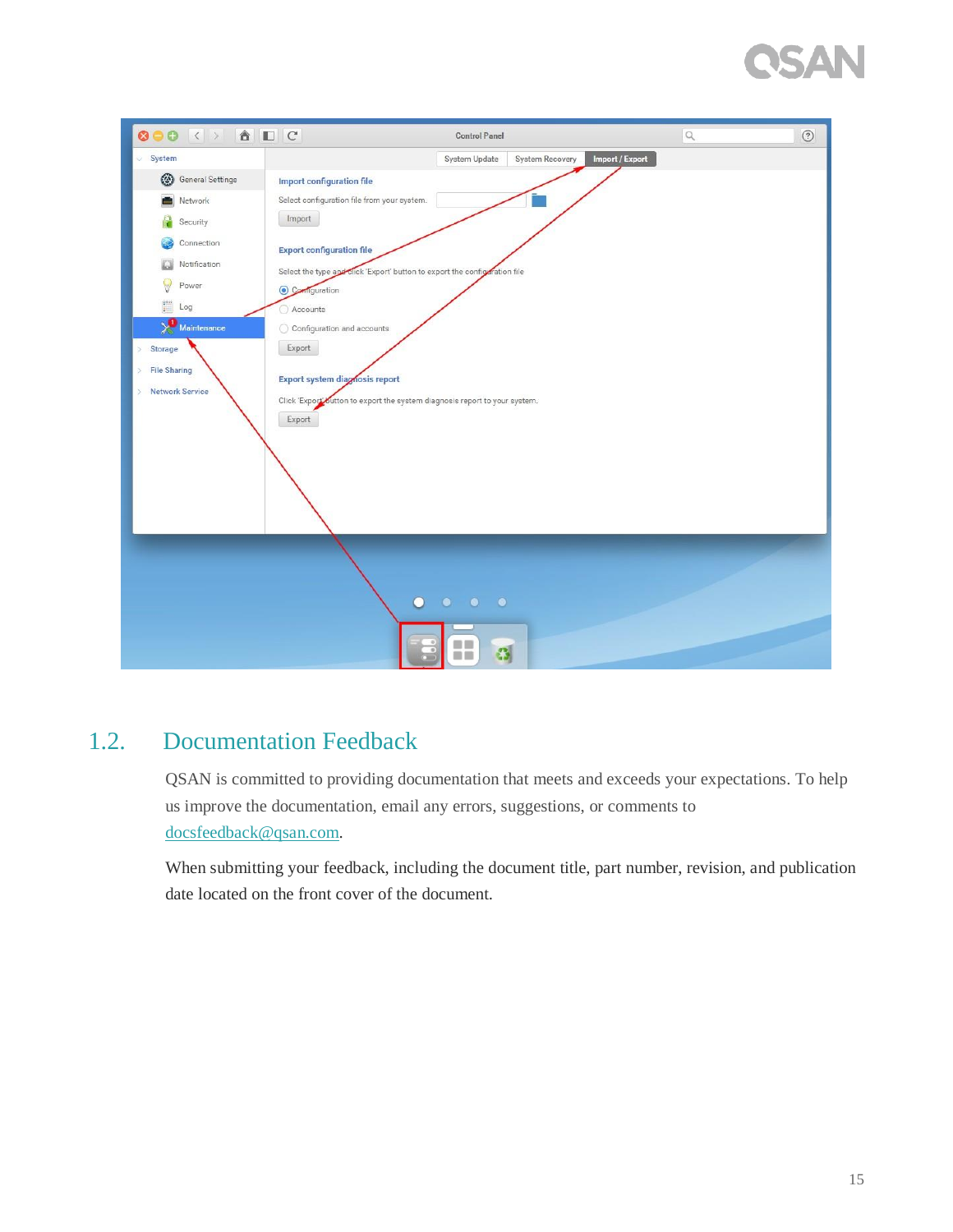# <span id="page-17-0"></span>**CSAN**<br>Appendix

#### <span id="page-17-1"></span>End-User License Agreement (EULA)

Please read this document carefully before you use our product or open the package containing our product.

YOU AGREE TO ACCEPT TERMS OF THIS EULA BY USING OUR PRODUCT, OPENING THE PACKAGE CONTAINING OUR PRODUCT OR INSTALLING THE SOFTWARE INTO OUR PRODUCT. IF YOU DO NOT AGREE TO TERMS OF THIS EULA, YOU MAY RETURN THE PRODUCT TO THE RESELLER WHERE YOU PURCHASED IT FOR A REFUND IN ACCORDANCE WITH THE RESELLER'S APPLICABLE RETURN POLICY.

#### **General**

QSAN Technology, Inc. ("QSAN") is willing to grant you ("User") a license of software, firmware and/or other product sold, manufactured or offered by QSAN ("the Product") pursuant to this EULA.

#### **License Grant**

QSAN grants to User a personal, non-exclusive, non-transferable, non-distributable, non-assignable, non-sub-licensable license to install and use the Product pursuant to the terms of this EULA. Any right beyond this EULA will not be granted.

#### **Intellectual Property Right**

Intellectual property rights relative to the Product are the property of QSAN or its licensor(s). User will not acquire any intellectual property by this EULA.

#### **License Limitations**

The user may not, and may not authorize or permit any third party to (a) use the Product for any purpose other than in connection with the Product or in a manner inconsistent with the design or documentations of the Product; (b) license, distribute, lease, rent, lend, transfer, assign or otherwise dispose of the Product or use the Product in any commercial hosted or service bureau environment; (c) reverse engineer, decompile, disassemble or attempt to discover the source code for or any trade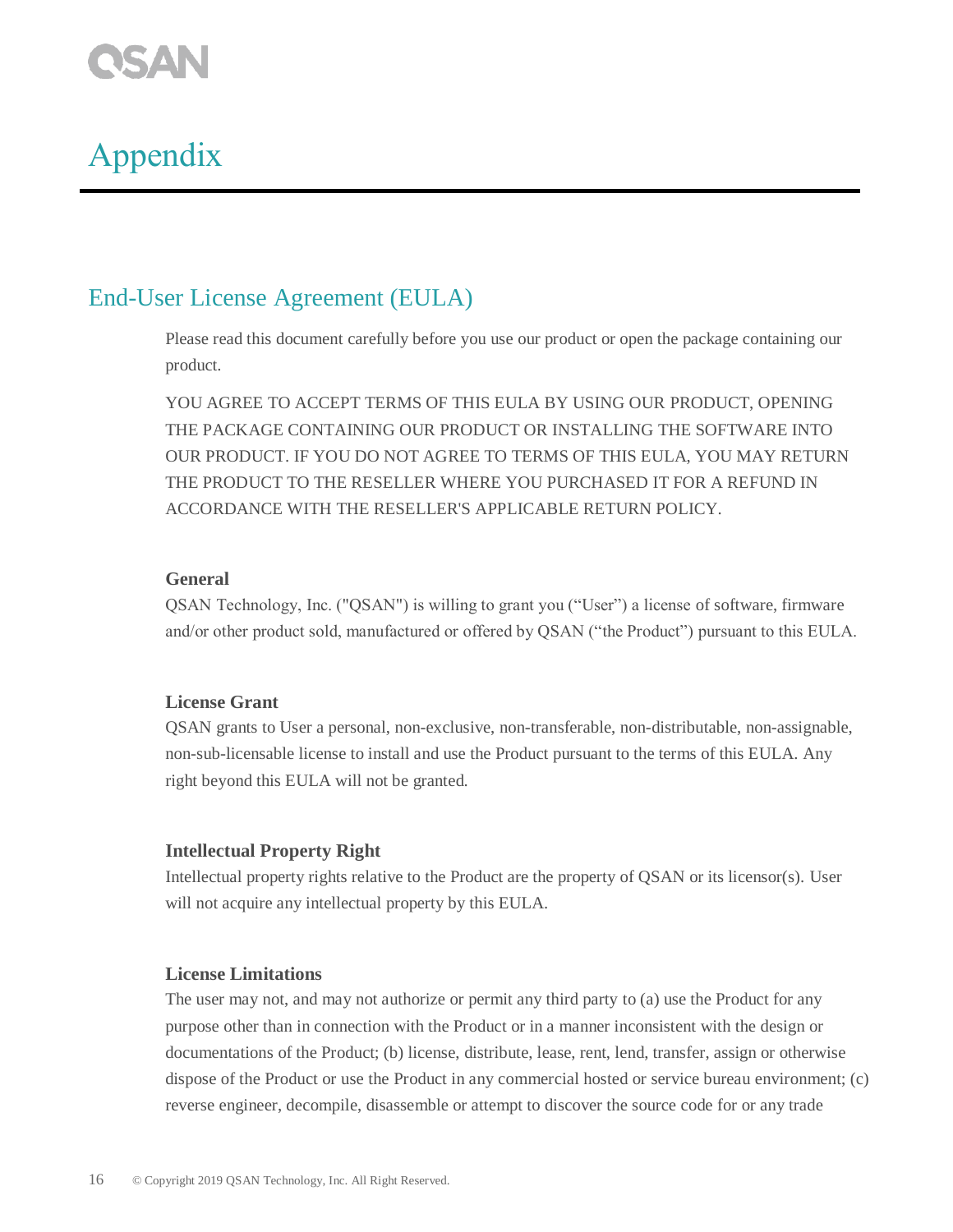

secrets related to the Product, except and only to the extent that such activity is expressly permitted by applicable law notwithstanding this limitation; (d) adapt, modify, alter, translate or create any derivative works of the Licensed Software; (e) remove, alter or obscure any copyright notice or other proprietary rights notice on the Product; or (f) circumvent or attempt to circumvent any methods employed by QSAN to control access to the components, features or functions of the Product.

#### **Disclaimer**

QSAN DISCLAIMS ALL WARRANTIES OF PRODUCT, INCLUDING BUT NOT LIMITED TO ANY MERCHANTABILITY, FITNESS FOR A PARTICULAR PURPOSE, WORKMANLIKE EFFORT, TITLE, AND NON-INFRINGEMENT. ALL PRODUCTS ARE PROVIDE "AS IS" WITHOUT WARRANTY OF ANY KIND. QSAN MAKES NO WARRANTY THAT THE PRODUCT WILL BE FREE OF BUGS, ERRORS, VIRUSES OR OTHER DEFECTS.

IN NO EVENT WILL QSAN BE LIABLE FOR THE COST OF COVER OR FOR ANY DIRECT, INDIRECT, SPECIAL, PUNITIVE, INCIDENTAL, CONSEQUENTIAL OR SIMILAR DAMAGES OR LIABILITIES WHATSOEVER (INCLUDING, BUT NOT LIMITED TO LOSS OF DATA, INFORMATION, REVENUE, PROFIT OR BUSINESS) ARISING OUT OF OR RELATING TO THE USE OR INABILITY TO USE THE PRODUCT OR OTHERWISE UNDER OR IN CONNECTION WITH THIS EULA OR THE PRODUCT, WHETHER BASED ON CONTRACT, TORT (INCLUDING NEGLIGENCE), STRICT LIABILITY OR OTHER THEORY EVEN IF QSAN HAS BEEN ADVISED OF THE POSSIBILITY OF SUCH DAMAGES.

#### **Limitation of Liability**

IN ANY CASE, QSAN'S LIABILITY ARISING OUT OF OR IN CONNECTION WITH THIS EULA OR THE PRODUCT WILL BE LIMITED TO THE TOTAL AMOUNT ACTUALLY AND ORIGINALLY PAID BY CUSTOMER FOR THE PRODUCT. The foregoing Disclaimer and Limitation of Liability will apply to the maximum extent permitted by applicable law. Some jurisdictions do not allow the exclusion or limitation of incidental or consequential damages, so the exclusions and limitations set forth above may not apply.

#### **Termination**

If User breaches any of its obligations under this EULA, QSAN may terminate this EULA and take remedies available to QSAN immediately.

#### **Miscellaneous**